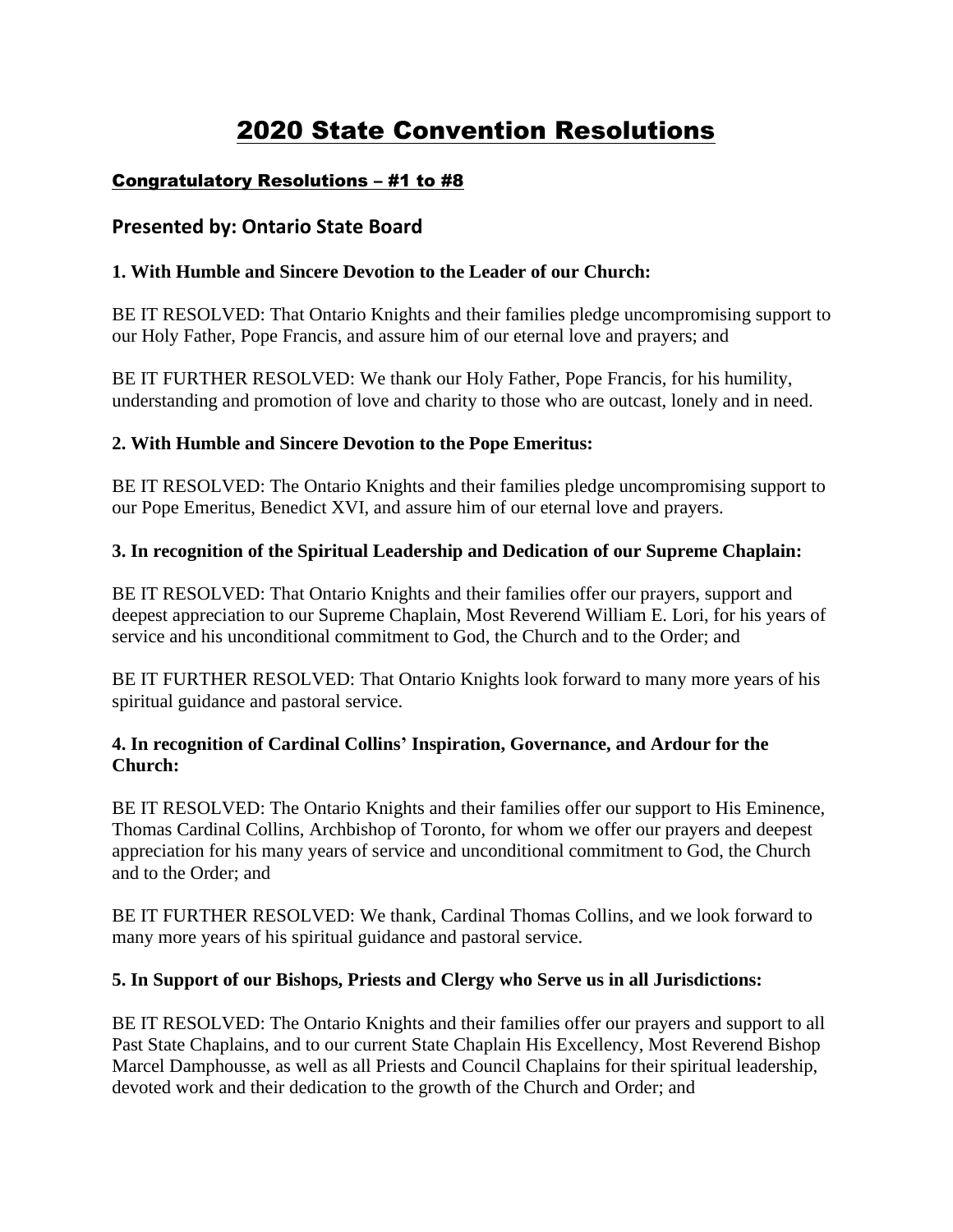BE IT FURTHER RESOLVED: We thank all our Bishops, Priests and Clergy, and we look forward to more years of their spiritual guidance and pastoral service.

### **6. With Humble and Respectful Gratitude to our Supreme Knight and Board of Directors:**

BE IT RESOLVED: The Ontario Knights and their families honour brother Knight Carl A. Anderson for his devoted, honourable and outstanding leadership as Supreme Knight; and

BE IT FURTHER RESOLVED: We thank our Supreme Knight, the Supreme officers, the Board of Directors and the staff of the Supreme Council for their excellent service and their exemplary leadership during the past fraternal year.

### **7. Support for the Cause for Canonization of Venerable Fr. Michael J. McGivney:**

BE IT RESOLVED: The Ontario Knights and their families pray for, and promote the cause for the canonization of the founder of our Order, Venerable Servant of God, Father Michael J. McGivney, and continue to seek his intercession.

### **8. Support for Armed Forces, Veterans, and First Responders:**

BE IT RESOLVED: The Ontario Knights and their families honour the members of our Canadian Armed Forces, Veterans, and First Responders, for their heroic service dedicated to our communities and country, and we pray for their safe return to their family.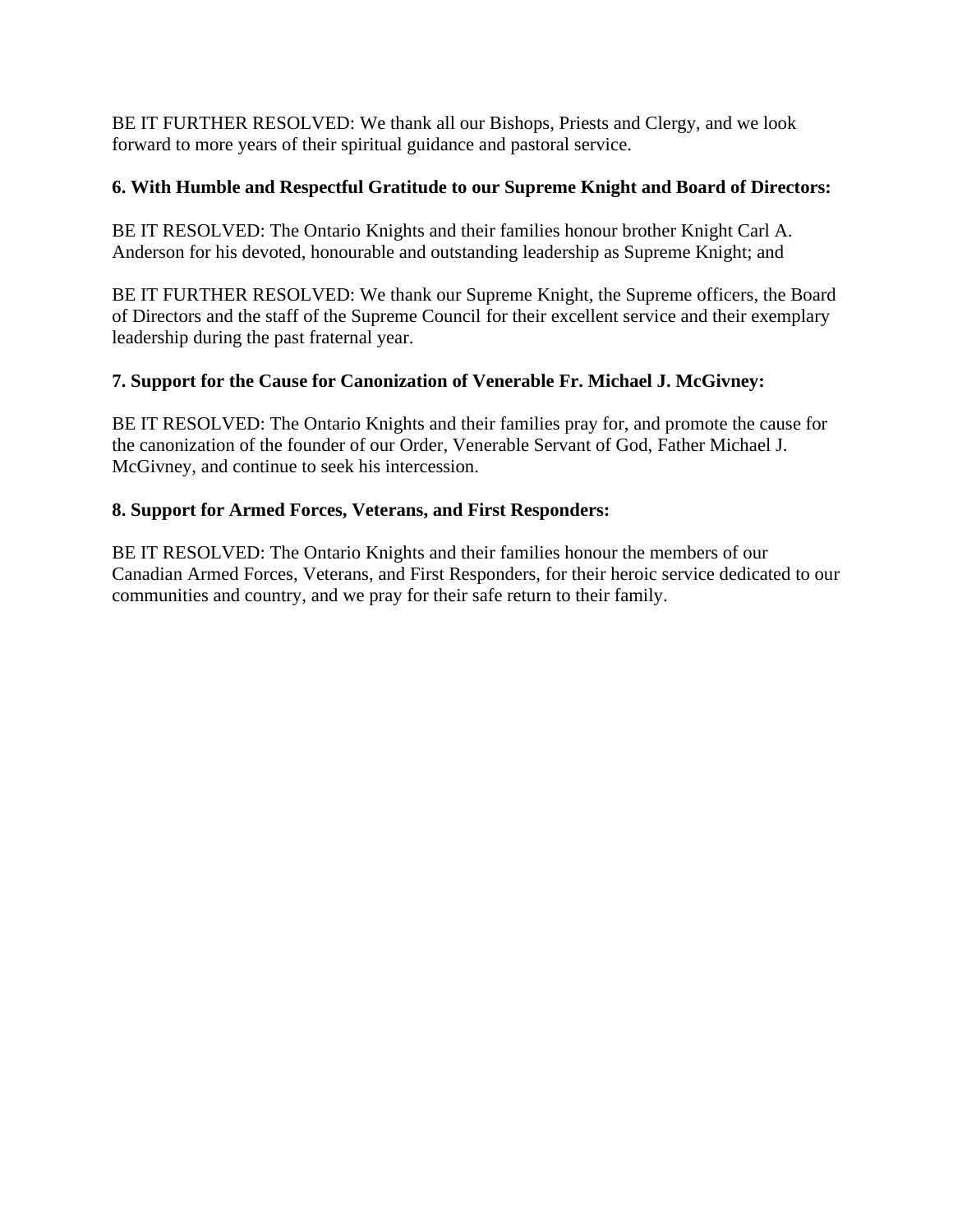### **SUBMITTED BY: Ontario State Board**

WHEREAS: The Knights of Columbus jurisdiction of Ontario will be celebrating its 125-year anniversary in 2025; and

WHEREAS: The first Knights of Columbus in the jurisdiction of Ontario that was awarded a Charter was Pioneer Council #485 in the City of Ottawa on 28 January 1900; and

WHEREAS: The Ottawa Tourism office supports our endeavors to celebrate our anniversary in Ontario and more specifically in the City of Ottawa; and

WHEREAS: The State coordinator for the Supreme Convention held in Toronto in 2016 has agreed to help us again and mark our  $125<sup>th</sup>$ -year anniversary in 2025;

THEREFORE, BE IT RESOLVED THAT: The State Board shall signify its interest and submit a bid package requesting to host the Supreme Convention in the jurisdiction of Ontario in 2025 to the Supreme Office; and

BE IT ALSO RESOLVED THAT: The City of Ottawa will be the preferred city to host the Supreme Convention in 2025.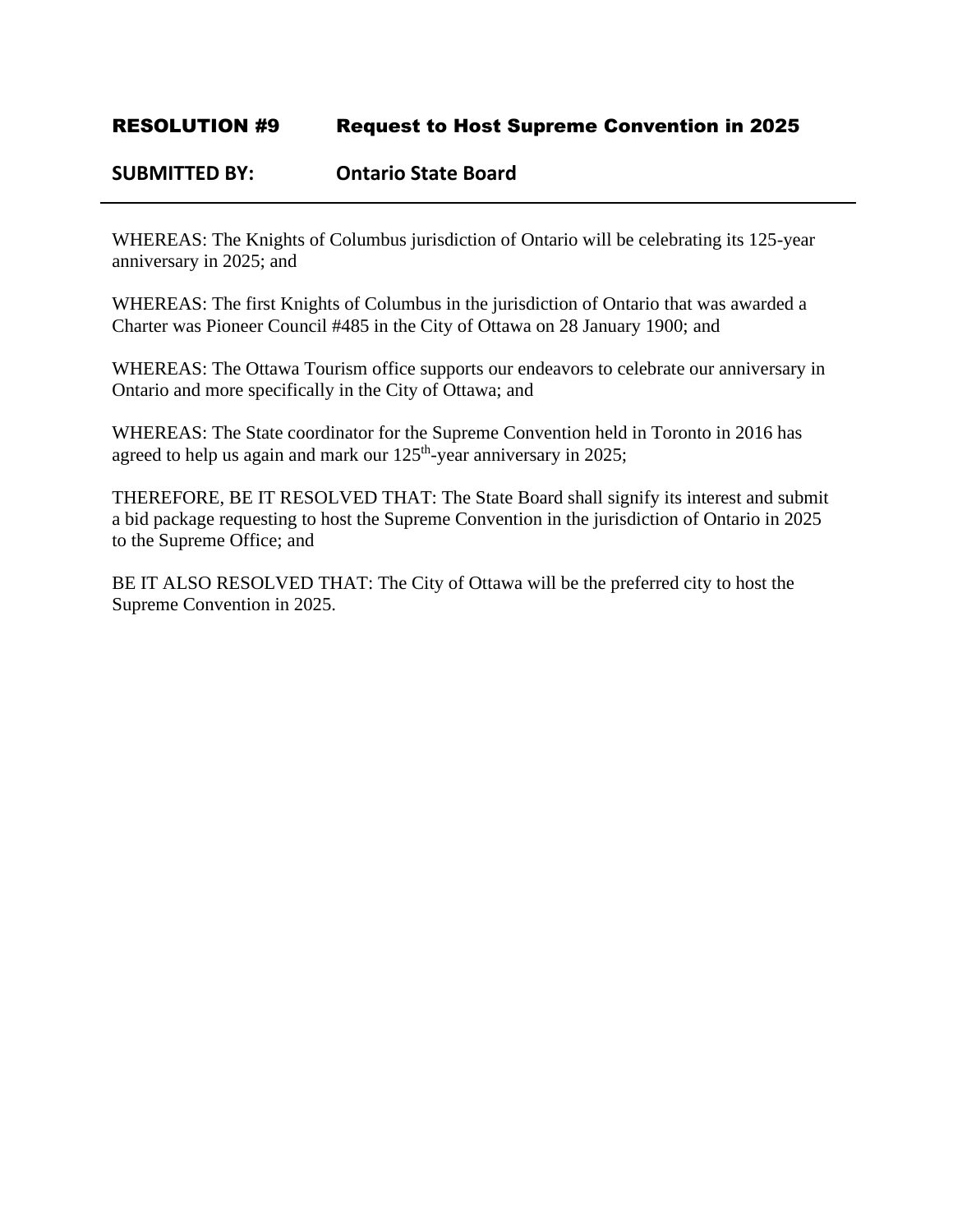# RESOLUTION #10 Opposition to the Supporting Children, Youth and Families Act, 2017 Revisions to Child Protection **Proceedings**

**SUBMITTED BY: San Damiano Council No. 15861**

WHEREAS: The Supreme Court of Canada has held, in regard to section 7 of the Charter, that it should be "plain that the right to nurture a child, to care for its development, and to make decisions for it in fundamental matters... are part of the liberty interest of a parent"; and

WHEREAS: The Court further stated that "the common law has long recognized that parents are in the best position to take care of their children and make all the decisions necessary to ensure their well- being"; and

WHEREAS: The Court further held "the parental interest in bringing up, nurturing and caring for a child, including medical care and moral upbringing, is an individual interest of fundamental importance to our society." (ref. *B. (R.) v. Children's Aid Society of Metropolitan Toronto,* [1995] 1 SCR 315); and

WHEREAS: The Universal Declaration of Human Rights provides that the family is the natural and fundamental group unit of society and is entitled to protection by society and the State (Article 16(3)), and that Parents have a prior right to choose the kind of education that shall be given to their children (Article 26(3)); and

WHEREAS: The International Covenant on Civil and Political Rights, to which Canada is a signatory, reiterates the above provisions in part, and further states: "The State Parties to the present Covenant undertake to have respect for the liberty of parents and, when applicable, legal guardians *to ensure the religious and moral education of their children in conformity with their own convictions*" (emphasis added), in Article 18(4), which was further confirmed as applicable in Canada by our Supreme Court *(Loyola High School v. Quebec (Attorney General),* 2015 SCC 12); and

WHEREAS: The government of Ontario has passed the *Supporting Children, Youth and Families Act, 2017* (hereinafter "SCYF"); and

WHEREAS: SCYF provides that, in determining what is in the best interests of children, government agencies and courts must consider the "gender identity" and "gender expression" of the children, and includes provisions whereby the government is authorized to remove children from families which do not accept the gender ideology promoted by SCYF; and

WHEREAS: SCYF replaces the previously enunciated right of a parent to direct a child's religious education, with the newly engaged power to direct the child's upbringing in accordance with the child's "creed," which effectively serves to give the government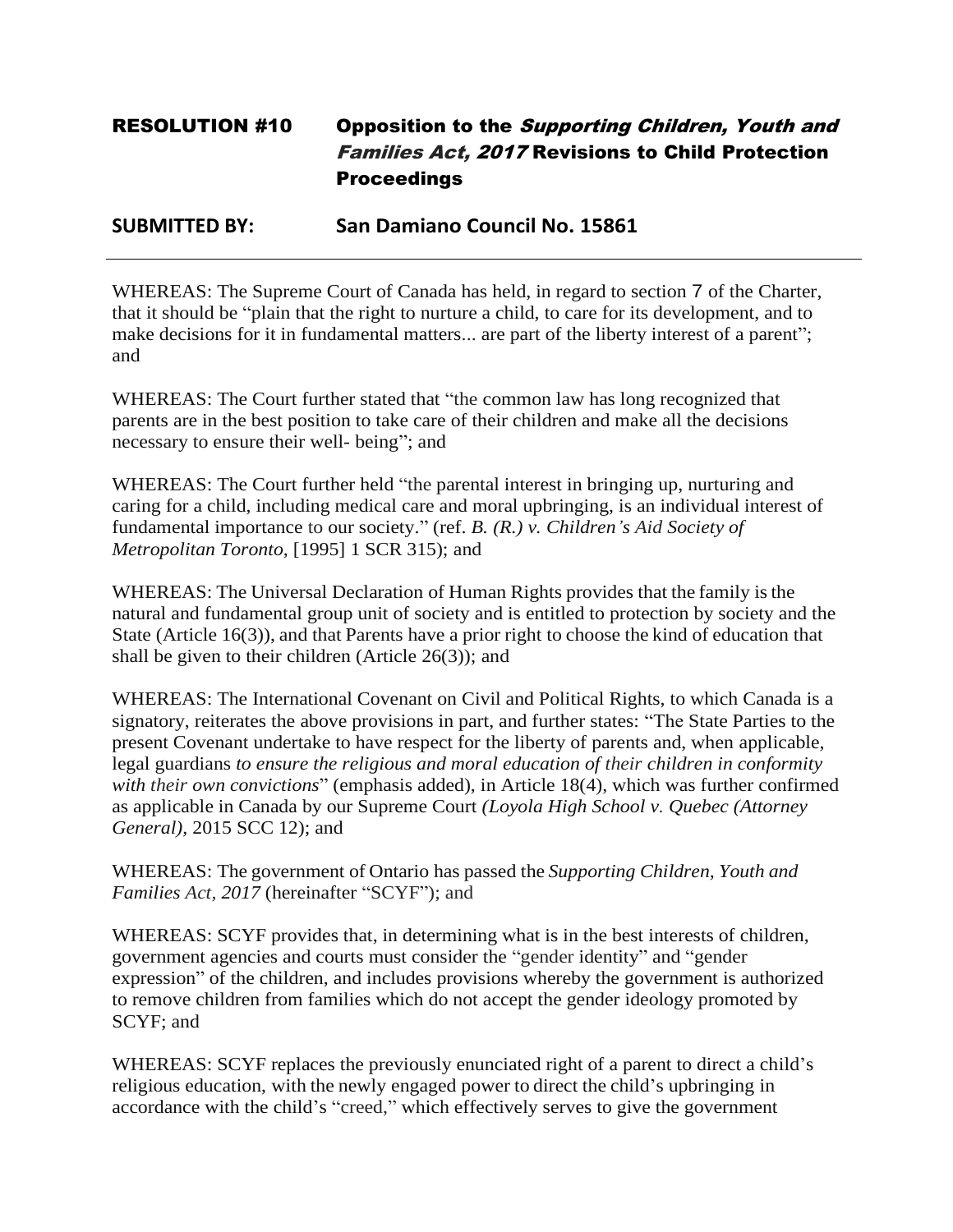grounds to intrude upon Catholic or other religious parents from raising their children in accordance with their faith; and

WHEREAS: The Knights of Columbus is a Catholic fraternal organization, which affirms both that God created us male and female and that everyone should be treated compassionately , according to their human dignity, as created in the image and likeness of God, and that parents as first educators should direct the religious instruction of their children; and

WHEREAS: In *Amoris Laetitia* Pope Francis decried the "ideology of gender" imposed through "educational programmes and legislative enactments," teaching that instead, the young "need to be helped to accept their own body as it was created"; and

WHEREAS: The Catechism of the Catholic Church (2211) teaches that the political community is obliged to protect parents' rights to bring up their children in keeping with their moral and religious convictions;

THEREFORE, BE IT RESOLVED: That the Ontario State affirms its opposition to the *Supporting Children, Youth and Families Act; 2017, insofar as it empowers government* agencies to make decisions about children's custody, health, and moral decisions in place of parental rights based on a gender ideology incompatible with Catholic teachings, and allows a child' s "creed" to trump parental rights; and

BE IT FURTHER RESOLVED: That Catholic School Boards be informed of the opposition of the Ontario Knights of Columbus to any acceptance of gender ideology incompatible with the Church's teachings in their respective codes of conduct as they apply to employment rights, as part of denominational guarantees owed to public Catholic education under s. 93 of the *Constitution Act, 1867,* s. 29 of the *Charter of Rights and Freedoms,* the provisions of the *Education Act,* ands. 19 of the *Ontario Human Rights Code;* and

BE IT FURTHER RESOLVED: That the Knights of Columbus engage efforts to oppose the unjust and religiously discriminatory aspects of this legislation by public statements, or other means to be determined by the State Board.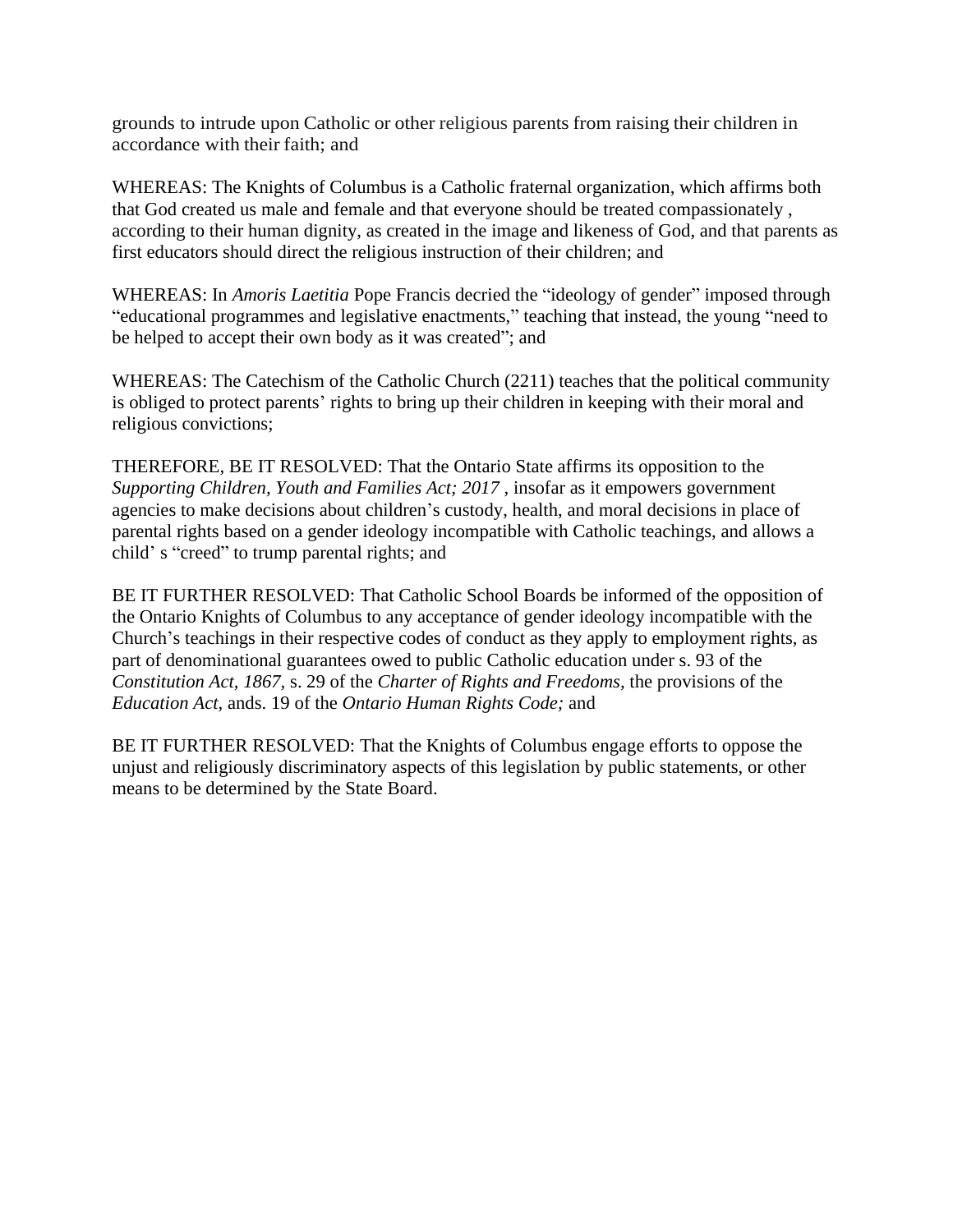# RESOLUTION #11 Supporting Parental Rights on Sexual Education Curriculum in Schools

### **SUBMITTED BY: San Damiano Council No. 15861**

WHEREAS: The government of Ontario is engaging in consultations regarding the content of the sexual education curriculum to be used in public and Catholic schools throughout the province; and

WHEREAS: The Catechism (2223-2228) teaches that parents have the primary duty to educate their children, that they have the right to choose an education in accord with their convictions, and that public authorities have a duty to protect this right; and

WHEREAS: The Knights of Columbus is a Catholic fraternal organization, which upholds the rights of Catholic parents; and

WHEREAS: The Assembly of Catholic Bishops of Ontario in conjunction with Catholic educators and trustees released in 2012 the "Respecting Difference" resource, to promote equity and respect in Ontario Catholic schools; and

WHEREAS: In February 2015, the Archbishop of Ottawa, voicing the concern of many Catholics, stated that the new Ontario sexual education curriculum as then proposed threatened the "fundamental right of parents to educate their children in the moral dimension of sexual behaviour"; and

WHEREAS: In April 2016, the Assembly of Catholic Bishops of Ontario released guidelines for sexual education in Catholic schools, affirming the rights of parents and the importance of fidelity to Church teaching; and

WHEREAS: In their July 2018 response to the repeal of the previously imposed curriculum, the Assembly of Catholic Bishops of Ontario affirmed the role of parents as the primary educators of Catholic students, and prayed that elected officials would listen intently to all voices in developing a new curriculum; and

WHEREAS: The Ontario government produced a revised version of its expectations for sexual and health education in 2019, which included early introduction of aspects of certain concepts despite objections from many parents;

THEREFORE, BE IT RESOLVED: That the Ontario State supports the positions asserted by the Assembly of Catholic Bishops of Ontario as previously asserted in its various submissions; and

BE IT FURTHER RESOLVED: That the Ontario State, in particular, asserts the right of parents to have comprehensive access to the content of the curriculum, to receive notice when their children are enrolled in classes with sexual education components, to receive notice of the specific lesson plans involving sexual education components in a timely fashion, or on request,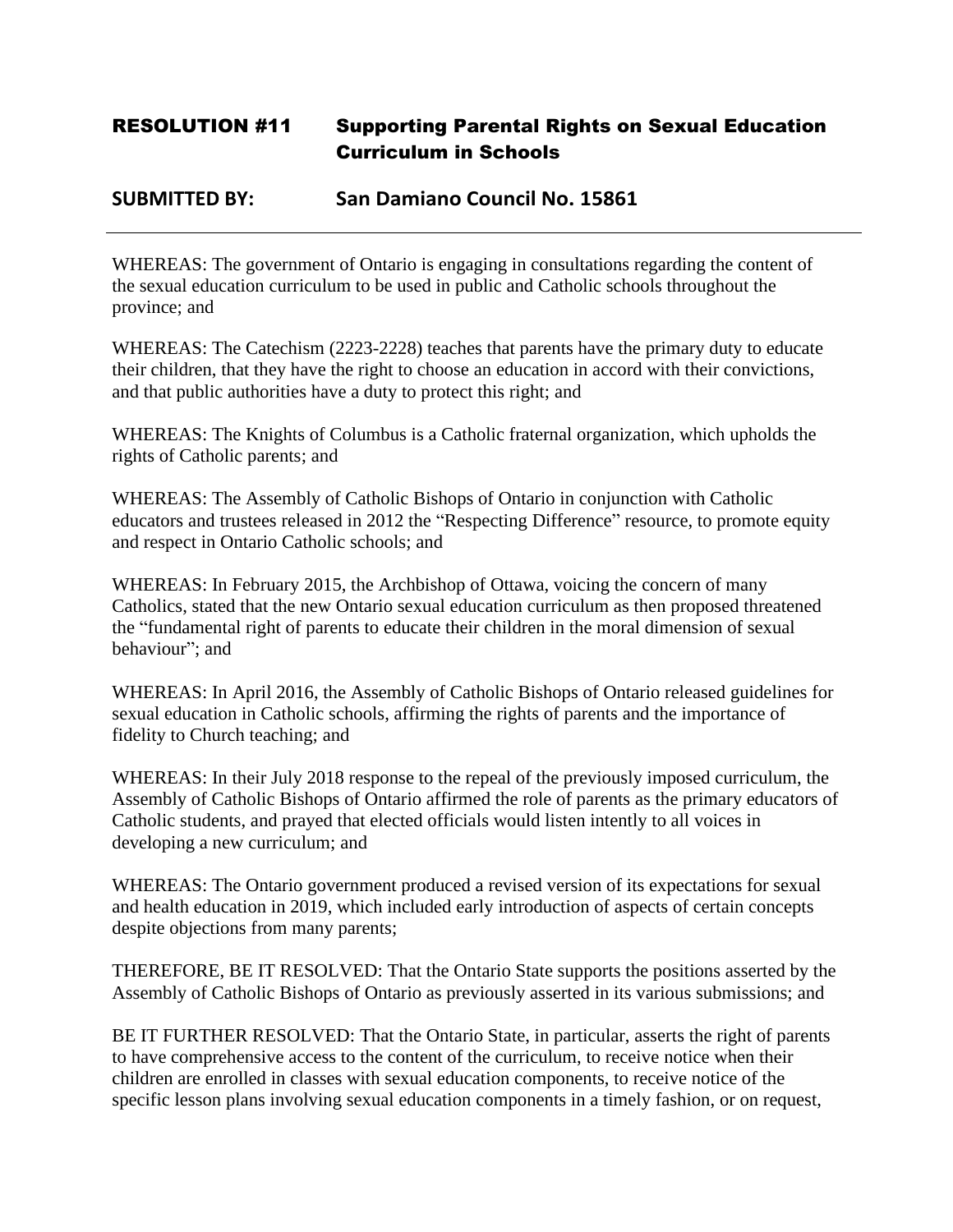and to be able to withdraw their children from classes or school activities on such topics if called by their conscience to do so, withdraw their children from classes or school activities on such topics if called by their conscience to do so; and

BE IT FURTHER RESOLVED: That the Knights of Columbus engage in the ongoing consultation to express their support for these positions, through means to be determined by the State Board.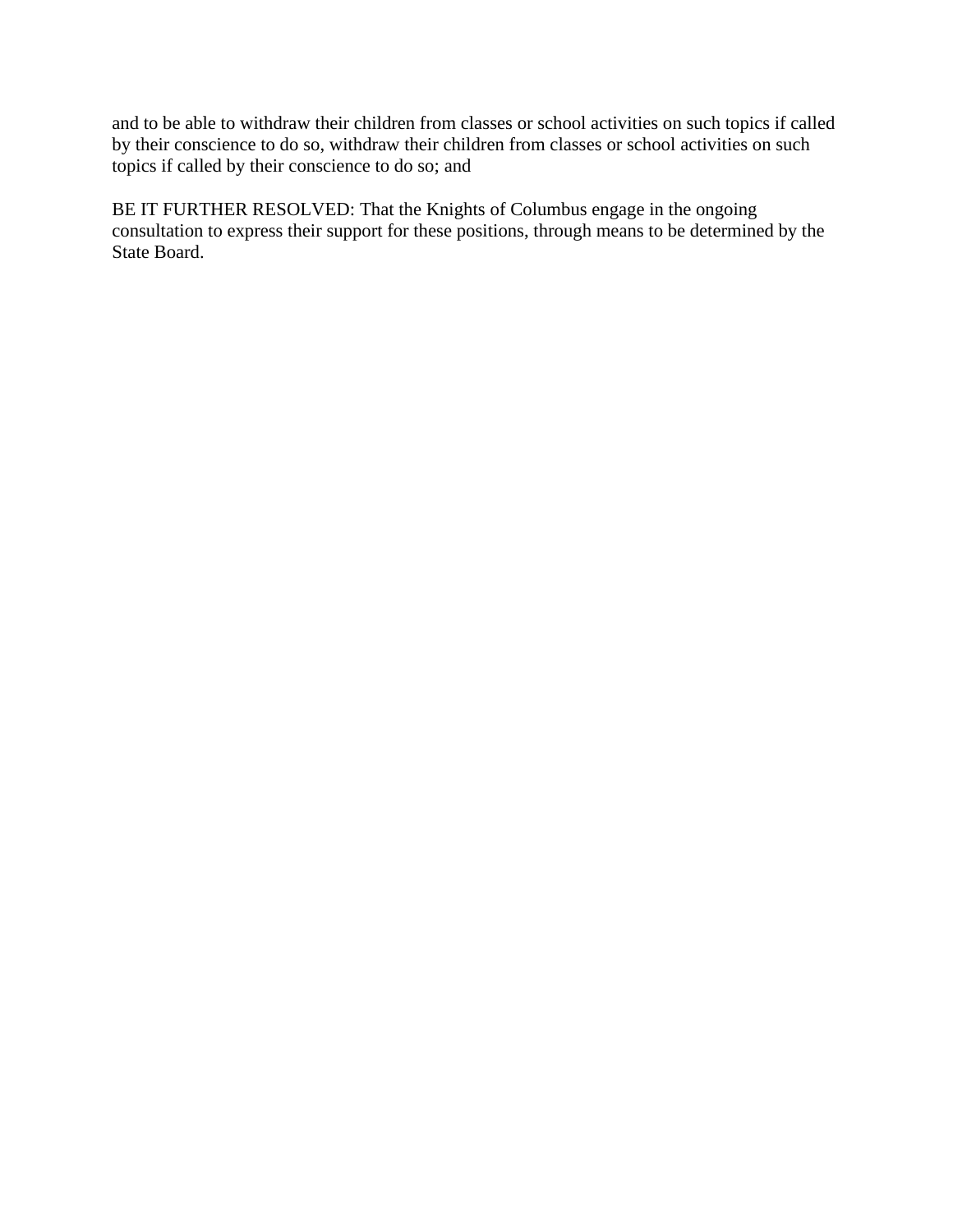# RESOLUTION #12 Opposing the Expansion of Medical Aid in Dying and Enhancing the Availability of Palliative Care

### **SUBMITTED BY: San Damiano Council No. 15861**

WHEREAS: The government of Canada is engaging in consultations regarding the proposed expansion of medical aid in dying (MAiD), as currently permitted under the *Criminal Code,* to include advanced directives, reduced wait times, or access to the procedure for psychiatric patients; and

WHEREAS: According to best estimates, the percentage of Canadians accessing MAiD is approaching 2 percent of all deaths in Canada, with over 5,000 reported in 2019 (Euthanasia Prevention Coalition, January 2020); and

WHEREAS: The Parliament of Canada approved legislation by unanimous all-party support in 2017 to develop a national framework for palliative care by Dec. 11, 2018; and

WHEREAS: The framework document developed by that report and released on December 4, 2018, endorsed the **World Health Organization** (WHO) definition which states that palliative care should "neither hasten or postpone death"; and

WHEREAS: According to polling, 75 percent of Canadians would prefer to die at home, 60 percent of Canadians actually die in hospitals, and only 15 percent of Canadians have access to palliative home care services; and

WHEREAS: Though 87 percent of Canadians could benefit from palliative care at end-of-life, only 35 percent are receiving it, according to a recent report by the Canadian Institute for Health Information (source: *Catholic Register*, December 13, 2018); and

WHEREAS: More palliative care represents an opportunity to reduce costs, on the basis that a residential hospice bed is roughly one-third the cost of a hospital bed; and

WHEREAS: The federal government previously pledged \$6 billion to go toward palliative care and home care expansion, without expending such funds to date, but has recently extended the timeframe to spend this commitment to 2027; and

WHEREAS: The Knights of Columbus is a Catholic Fraternal organization, which defends the right to life of all human beings from the moment of conception to natural death, based on both scientific grounds and the teachings of the Church, which believes that all human beings deserve equal respect, as formed in the image and likeness of God;

THEREFORE, BE IT RESOLVED: That the Ontario State oppose efforts to expand Medical Aid in Dying as proposed by the federal government; and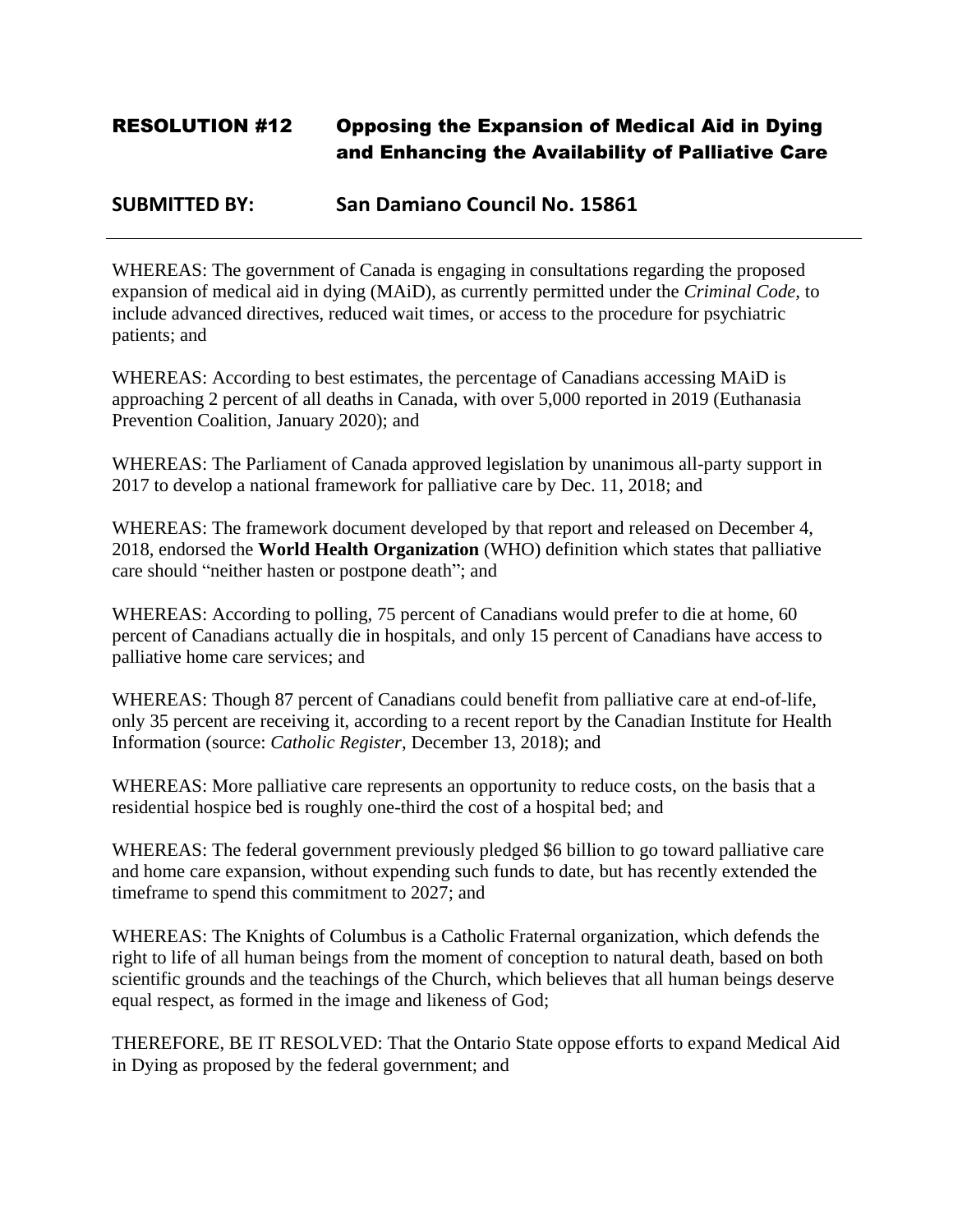BE IT FURTHER RESOLVED: That the Ontario State promote a return to the commitment in favour of greater access to palliative care, from both the provincial and federal governments, by enhanced funding; and

BE IT FURTHER RESOLVED: That the Knights of Columbus engage efforts to promote enhanced access to palliative care from our public health care system via public statements, or other means to be determined by the State Board.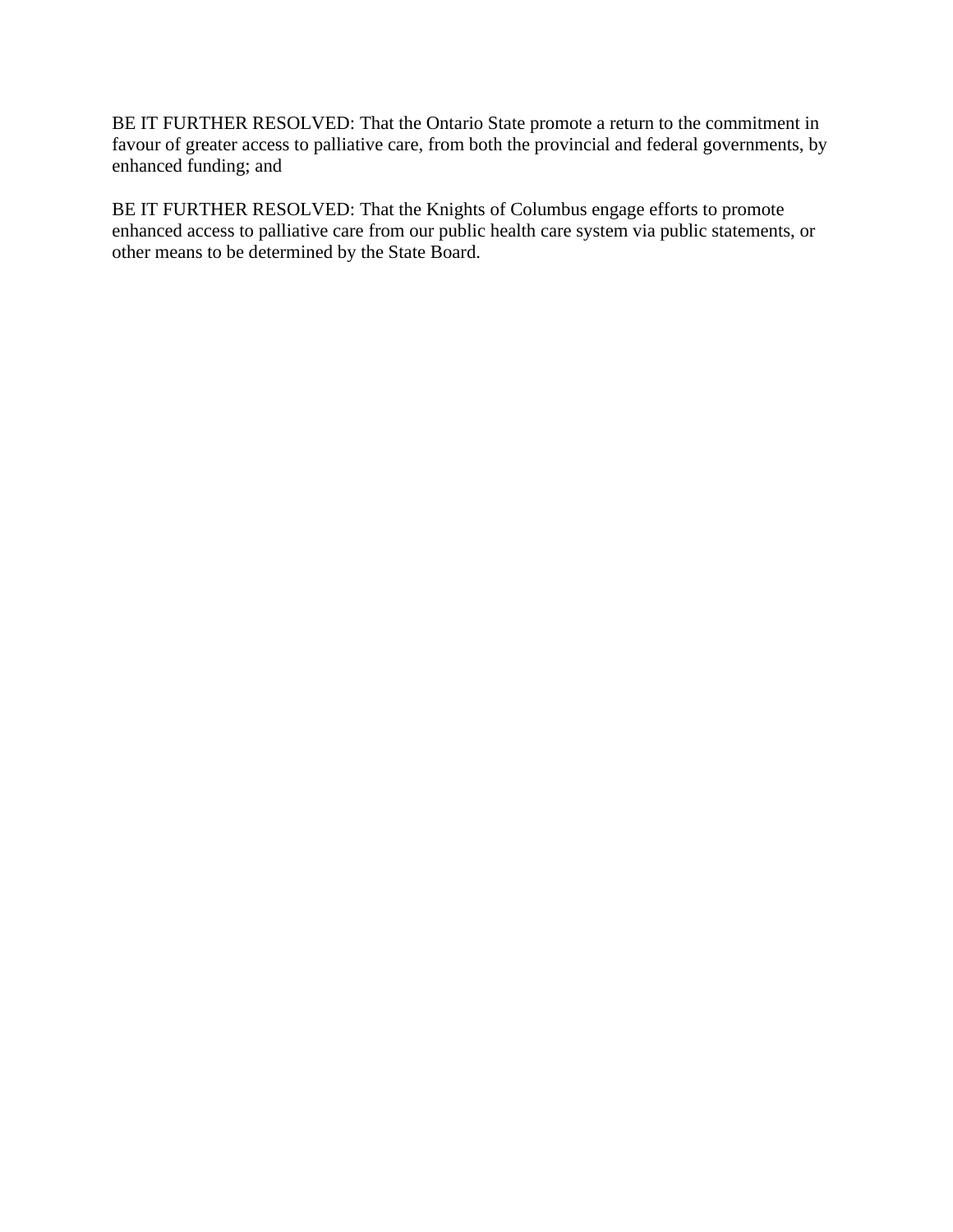# RESOLUTION #13 Releasing All Programs in All Four Official Languages

### **SUBMITTED BY: Notre-Dame du Rosaire Council No. 9922**

WHEREAS: The Knights of Columbus has four (4) official languages, English, French, Spanish and Polish.

WHEREAS: Several new Knights of Columbus programs are always introduced in English first, for example, the new Exemplification, the Faith and Action program ... and the Knights of Columbus does not introduce programs in French, Spanish and Polish at the same time.

WHEREAS: There is a lot of confusion in the regions or several English and French language Councils concerning ceremonies and programs. For example, a new member can do the new exemplification in English, but in French should do the three (3) separate ceremonies as before. Faith and Action program was introduced in French, months after it was introduced in English;

BE IT THEREFORE RESOLVED THAT: We encourage that the Knights of Columbus complete all programs and ceremonies in the four (4) official languages of the Knights of Columbus, English, French, Spanish and Polish before they are launched in all jurisdictions.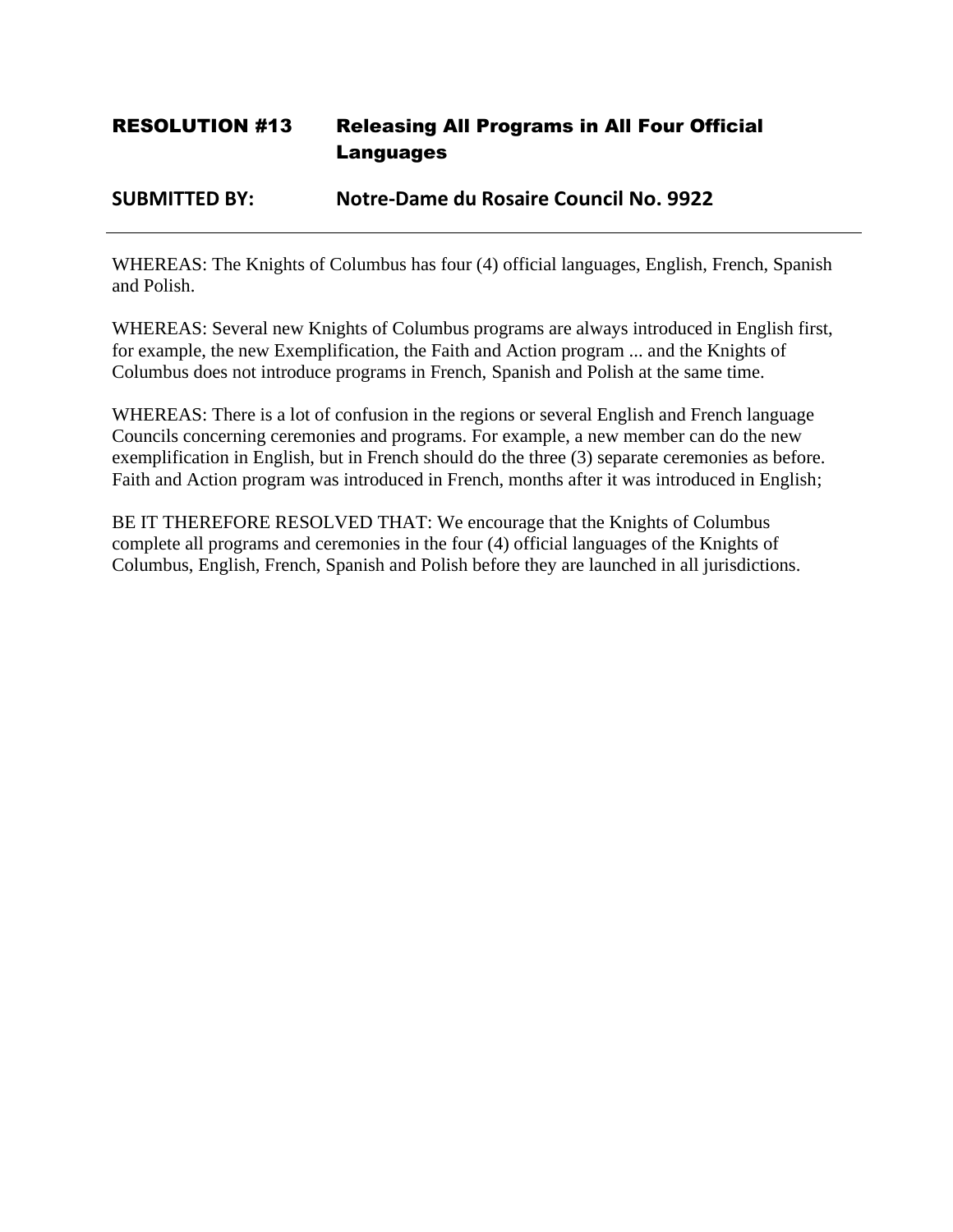# RESOLUTION #14 Amending the Standing Rules Governing the Election of State Board Officers

### **SUBMITTED BY: Our Lady of Fatima Council No. 3732**

WHEREAS: The document "STANDING RULES GOVERNING ELECTION OF STATE BOARD OFFICERS FOR THE JURISDICTION OF ONTARIO, Published under the authority of the Ontario State Deputy as Appendix II of Article IV – Elections Section 24 of the By-Laws of the Ontario State Council Knights of Columbus – December 2018"; and

WHEREAS: The Preamble states, "In preparing this document, the team assigned to review the election process unanimously agreed that, in order to have an experienced line of succession, candidates should consider election to the position of State Warden and weigh in the option of up to eight years moving through the ranks of State Officers to eventually become State Deputy."; and

WHEREAS: The State Deputy will be possibly offering solutions, advice and counselling to Grand Knights, so he should have experienced the position of Grand Knight; and

WHEREAS: The State Deputy approves and appoints District Deputies, so he should have experienced the position of District Deputy; and

WHEREAS: The process of electing of one office takes approximately 45 minutes; and

WHEREAS: That valuable time for elections can be better utilized for important business; and

WHEREAS: To ensure a proper line of succession and continuity of leadership for the Ontario State Knights of Columbus;

THEREFORE, BE IT RESOLVED THAT: A new SECTION XII be added to the Ontario State Election Rules to read:

"SECTION XII – CANDIDATES' QUALIFICATIONS

- **a.** Any candidate for an Ontario State Officer position must have served a full term as Grand Knight;
- **b.**Any candidate for an Ontario State Officer position must have served a full term as District Deputy."

BE IT FURTHER RESOLVED: This resolution will take effect, once adopted, for 2021 Ontario State Convention.